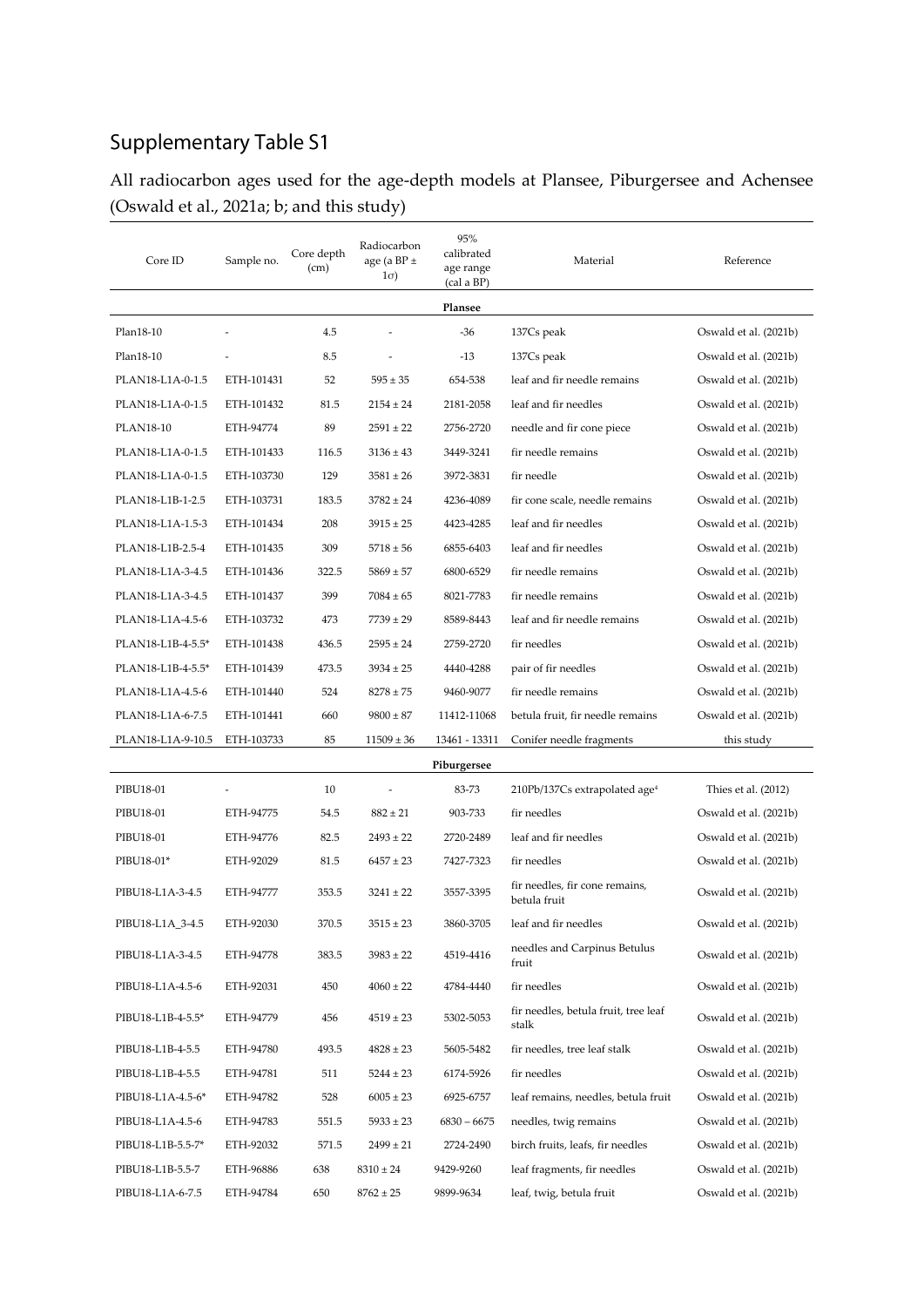| PIBU18-L1A-6-7.5 | ETH-96887   | 671 | $9299 \pm 26$  | 10575-10419    | leaf stalk                                         | Oswald et al. (2021b) |
|------------------|-------------|-----|----------------|----------------|----------------------------------------------------|-----------------------|
| PIBU18-L1A-6-7.5 | ETH-92033   | 691 | $10019 \pm 26$ | 11701-11335    | twig and leaf remains, fir needle,<br>birch fruits | Oswald et al. (2021b) |
| PIBU18-L1B-7-8.5 | ETH-92034   | 743 | $11025 \pm 27$ | 13004-12784    | fir needles and birch fruit                        | Oswald et al. (2021b) |
|                  |             |     |                | Achensee       |                                                    |                       |
| ACH18-02         | ACH18-02 10 | 7   |                | <b>CE 1986</b> | $137Cs$ peak                                       | Oswald et al. (2021a) |
| ACH18-02         | ACH18-02 18 | 15  |                | CE 1963        | $137Cs$ peak                                       | Oswald et al. (2021a) |
| ACH18-02         | ETH-89637*  | 40  | $831 \pm 26$   | $778 - 683$    | 5x needle fragments, 1 leaf part                   | Oswald et al. (2021a) |
| ACH18-02         | ETH-89638 * | 45  | $380 \pm 24$   | $501 - 322$    | 3x needles                                         | Oswald et al. (2021a) |
| ACh18-02         | ETH-89639   | 91  | $157 \pm 25$   | 284 - rec.     | 3x needles, 3 leaf parts                           | Oswald et al. (2021a) |
| ACH17-01         | ETH-85081 * | 40  | $3333 \pm 24$  | 3636 - 3482    | needles, leaf fragments                            | Oswald et al. (2021a) |
| ACH17-01         | ETH-85080 * | 87  | $1107 \pm 24$  | $1060 - 956$   | needles, leaf fragments                            | Oswald et al. (2021a) |
| ACH17-01         | ETH-85079   | 125 | $1382 \pm 23$  | 1344 - 1278    | needles, leaf fragments                            | Oswald et al. (2021a) |
| ACH19-L3D        | ETH-108238  | 244 | $7336 \pm 29$  | 8189-8030      | coating of fruit and leaf, needle<br>fragments     | Oswald et al. (2021a) |
| ACH19-L3C        | ETH-108239  | 418 | $8200 \pm 28$  | 9275-9026      | needle fragments + coating of<br>fruit             | Oswald et al. (2021a) |
| ACH19-L3B        | ETH-108240  | 585 | $8396 \pm 30$  | 9523-8305      | many small needle fragments                        | Oswald et al. (2021a) |

\* Samples excluded for age-depth modelling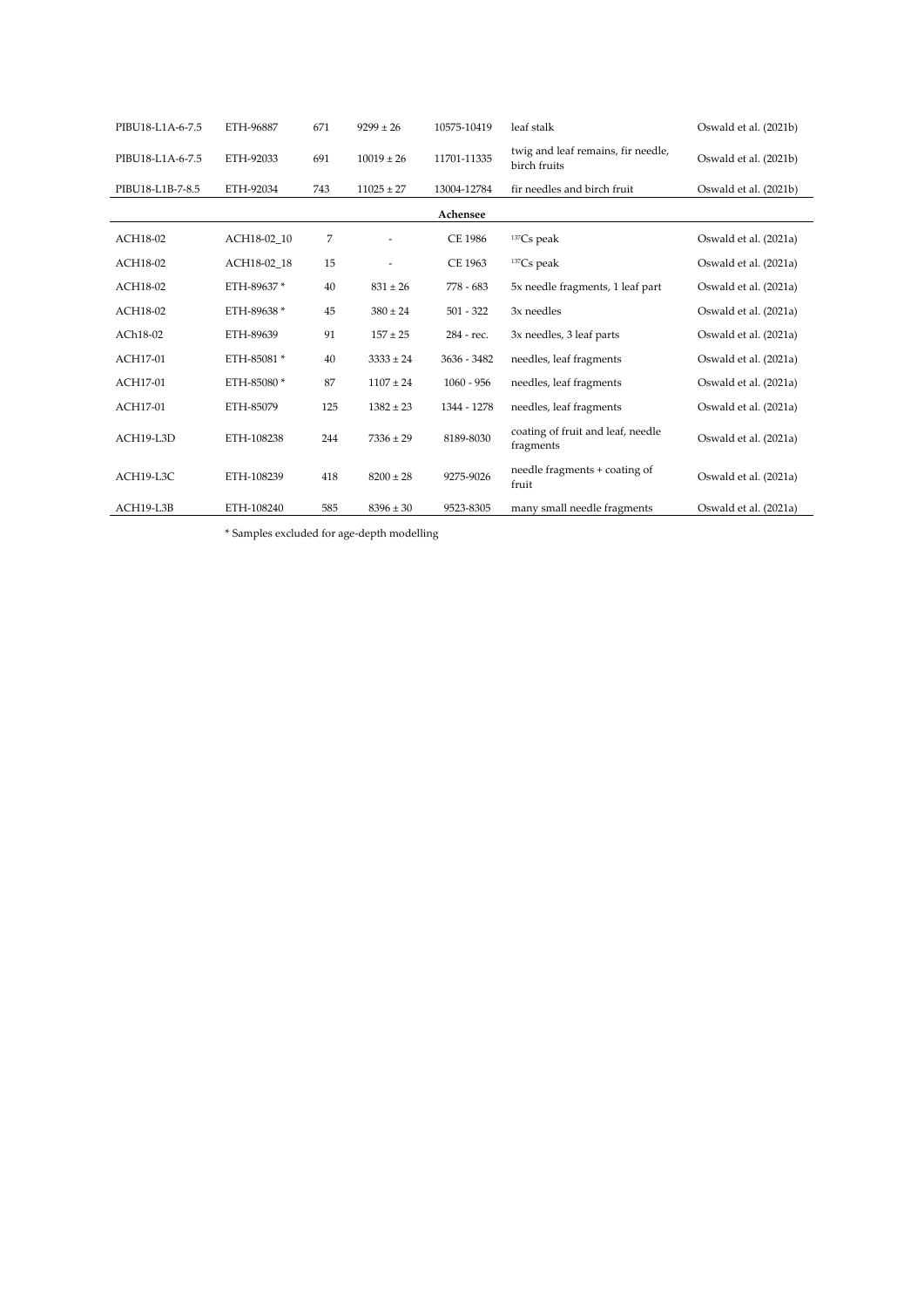## Supplementary Figure S2:

Longcore data of core PLAN18-L1 at Plansee including histogram-equalized core image, CT image, bulk density, 14C samples and interpreted event horizons.